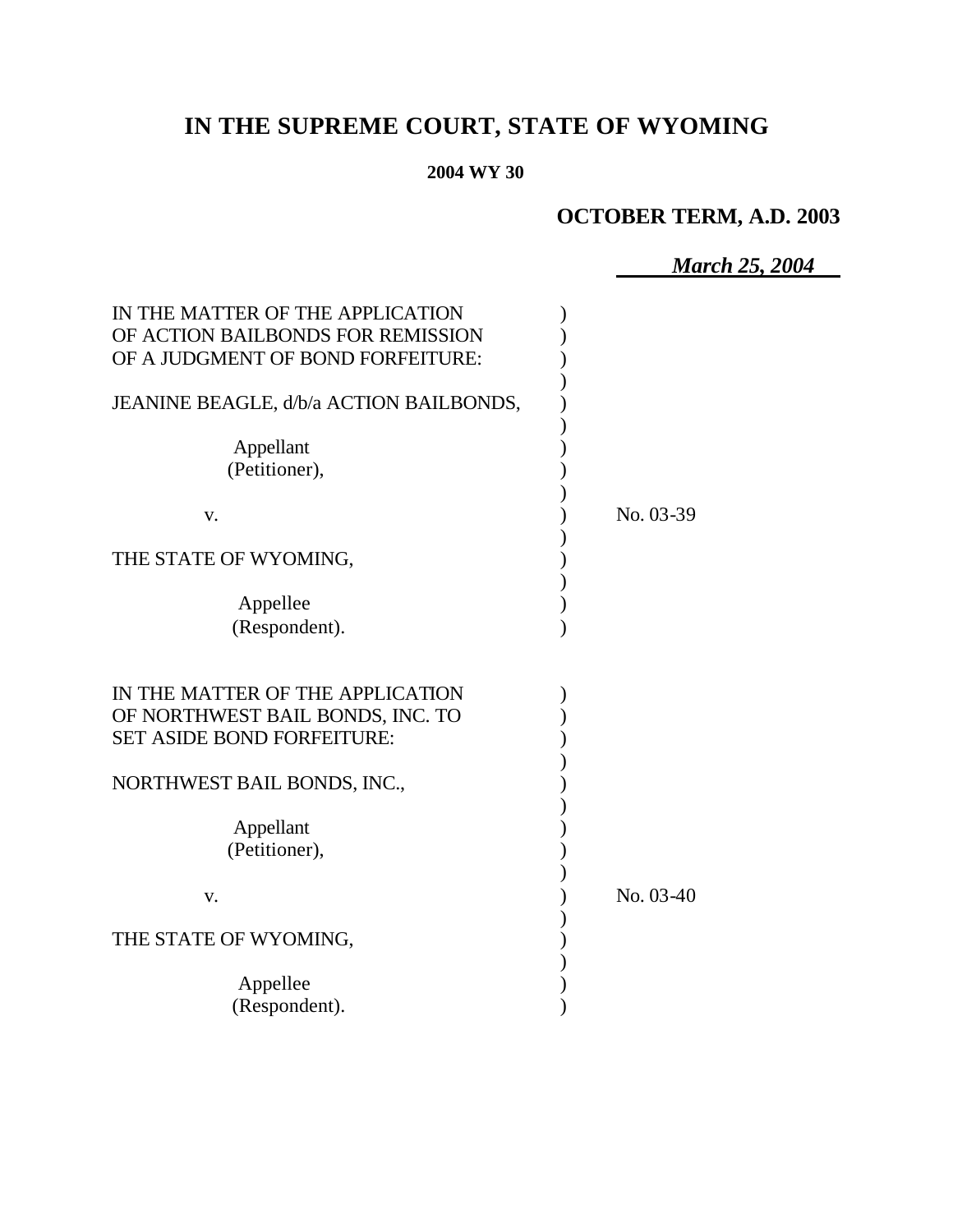#### *Appeal from the District Court of Natrona County The Honorable W. Thomas Sullins, Judge*

#### *Representing Appellants:*

Rick L. Koehmstedt of Schwartz, Bon, Walker & Studer, Casper, Wyoming; and John H. Robinson of Jamieson & Robinson, LLC, Casper, Wyoming

#### *Representing Appellee:*

Patrick J. Crank, Wyoming Attorney General; Paul S. Rehurek, Deputy Attorney General; D. Michael Pauling, Senior Assistant Attorney General; Daniel M. Fetsco, Assistant Attorney General, Cheyenne, Wyoming

#### **Before HILL, C.J., and GOLDEN, LEHMAN, KITE, and VOIGT, JJ.**

**GOLDEN, J.,** delivers the opinion of the Court; **VOIGT, J.,** files a specially concurring opinion.

**NOTICE: This opinion is subject to formal revision before publication in Pacific Reporter Third. Readers are requested to notify the Clerk of the Supreme Court, Supreme Court Building, Cheyenne, Wyoming 82002, of any typographical or other formal errors so that correction may be made before final publication in the permanent volume.**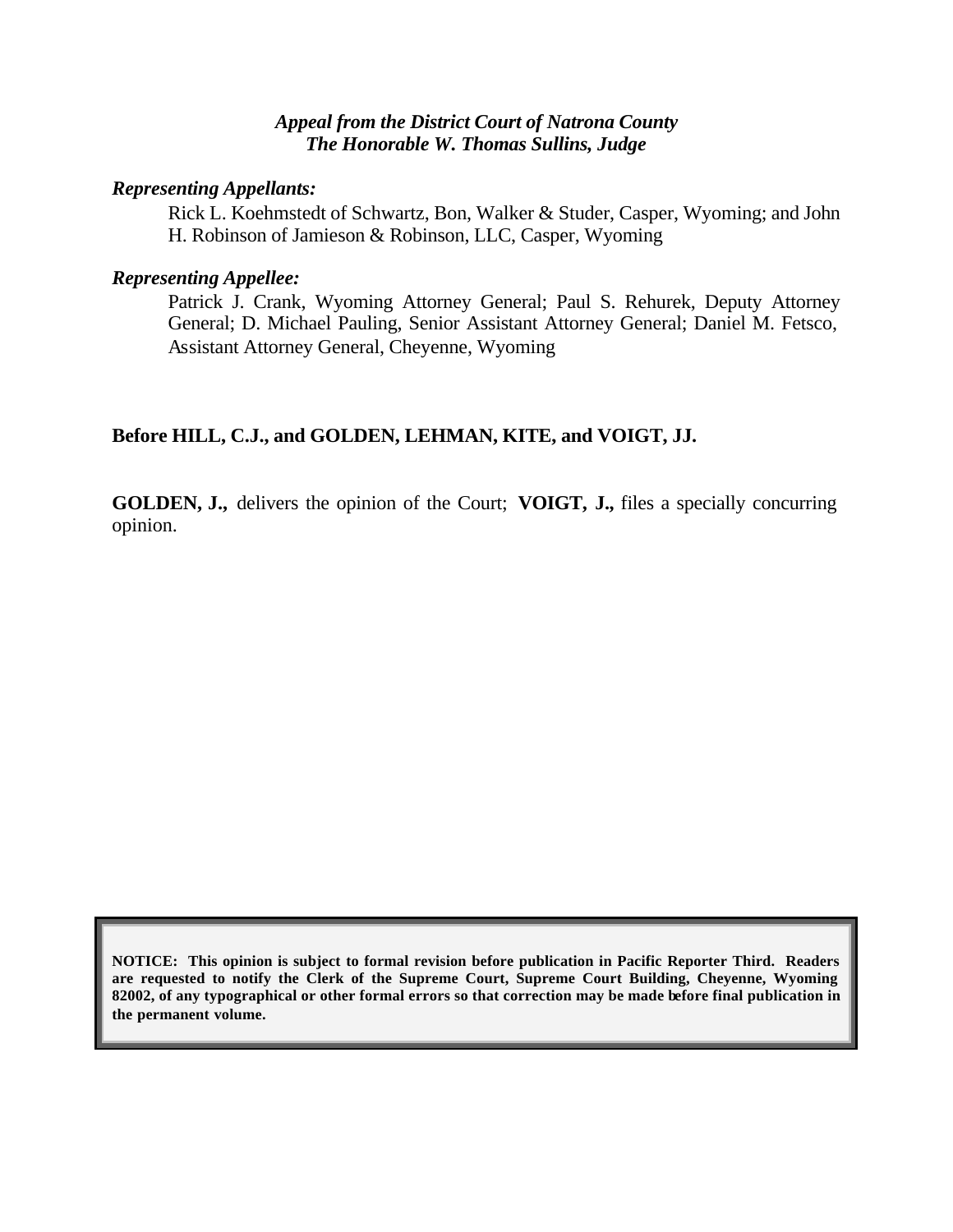#### **GOLDEN**, Justice.

[¶1] These matters were previously before the Court. *Action Bailbonds v. State*, 2002 WY 103, 49 P.3d 992 (Wyo. 2002) (hereafter Action); *In the Matter of Northwest Bail Bonds, Inc.*, 2002 WY 102, 50 P.3d 313 (Wyo. 2002) (hereafter Northwest). They were remanded to the district court to take additional evidence and to consider Action's and Northwest's contentions that the district court should remit all, or something close to all, of the 100% bond forfeitures originally ordered by it. In the case of Action, the district court originally ordered the \$5,000 bond forfeited.<sup>1</sup> It later remitted to Action \$1,500 of that forfeiture. On remand the district court increased the remission to \$2,500. In the case of Northwest, the district court originally ordered the \$7,500 bond forfeited. It later remitted to Northwest \$2,500 of that forfeiture. On remand the district court increased the remission to \$3,750. Both Action and Northwest contend the district court's rulings are an abuse of discretion. We will affirm.

[¶2] The sole issue is again whether the district court abused its discretion in remitting only 50% of the bonds. The pertinent facts are fully set forth in our prior opinions. We will employ the same standard of review as we did in our earlier opinions.

#### **DISCUSSION**

[¶3] The basis for our remand was articulated in our previous decisions:

An appellate court will not interfere with a trial court's discretionary rulings absent a clear abuse of discretion. *Semler v. Semler*, 924 P.2d 422, 424 (Wyo. 1996). This general rule applies to decisions on motions to set aside a bond forfeiture. "[T]he decision to grant or deny a remission is a discretionary one that will only be overturned on appeal for a patent abuse of discretion amounting to arbitrary and capricious action." *Application of Allied Fidelity Ins. Co.*, 664 P.2d 1322, 1325 (Wyo. 1983). Assessing whether there has been an abuse of discretion involves determining whether the evidence was sufficient to support the district court's decision. *Basolo v. Basolo*, 907 P.2d 348, 353 (Wyo. 1995). One factor in that assessment is whether the district court's "conclusions [were] drawn from objective criteria." *Mintle v. Mintle*, 764 P.2d 255, 257 (Wyo. 1988) (quoting *Martin v. State*, 720 P.2d 894, 897 (Wyo. 1986)). The burden is upon the appellant to show an

l

 $1$  Wyo. Stat. Ann. § 7-10-105 (LexisNexis 2003) provides:

Any proceeds recovered as a result of the forfeiture of bail in any criminal case shall be paid into the county treasury to the credit of the public school fund of the county in which the defendant was admitted to bail.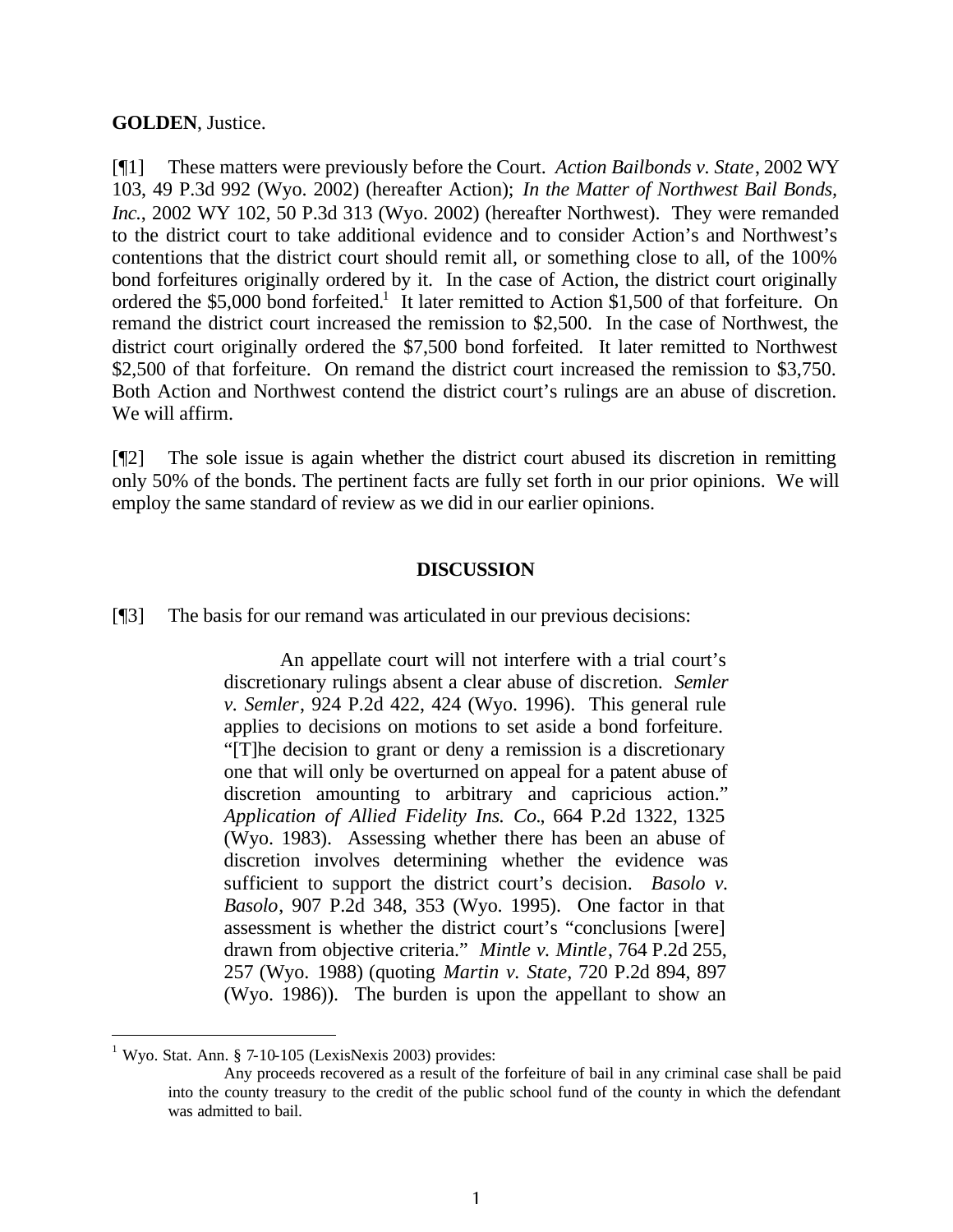abuse of discretion. *Blake v. State*, 933 P.2d 474, 477 (Wyo. 1997).

\* \* \* \*

It is important to note the procedural context of a contested bond forfeiture. W.R.Cr.P.  $46(f)(1)^{[2]}$  provides that "[i]f there is a breach of condition of a bond, the court *shall* declare a forfeiture of the bail." (Emphasis added.) Use of the word "shall" indicates that this decision is mandatory rather than discretionary. *LePage v. State, Dep't of Health*, 2001 WY 26, ¶¶11, 12, 18 P.3d 1177, ¶¶11, 12 (Wyo. 2001). The bail must be forfeited. The discretion of the district court is exercised under W.R.Cr.P. 46(f)(2):

> The court may direct that a forfeiture be set aside in whole or in part, upon such conditions as the court may impose, if a person released upon execution of an appearance bond with a surety is subsequently surrendered by the surety into custody or if it otherwise appears that justice does not require the forfeiture.

These rules being structured as they are, the issue comes to the district court not by way of a motion from the State to forfeit the bail, but by way of a motion from the appellant to set aside the forfeiture. The intent and effect of this structure is to place the burden on the surety to show why the forfeiture should be set aside. *State v. Martinez-Gonzales*, 145 Ariz. 300, 701 P.2d 8, 10 (Ariz.App. 1985); *Bob Cole Bonding v. State*, 340 Ark. 641,

 $\frac{1}{2}$ W. R. Cr. P. 46(f) provides:

(f) *Forfeiture of bail*. --

<sup>(1)</sup> Declaration. -- If there is a breach of condition of a bond, the court shall declare a forfeiture of the bail.

<sup>(2)</sup> Setting Aside. -- The court may direct that a forfeiture be set aside in whole or in part, upon such conditions as the court may impose, if a person released upon execution of an appearance bond with a surety is subsequently surrendered by the surety into custody or if it otherwise appears that justice does not require the forfeiture.

<sup>(3)</sup> Enforcement. -- When a forfeiture has not been set aside, the court shall on motion enter a judgment of default and execution may issue thereon. By entering into a bond, the obligors submit to the jurisdiction of the court and irrevocably appoint the clerk of the court as their agent upon whom any papers affecting their liability may be served. The obligor's liability may be enforced on motion without the necessity of an independent action. The motion and such notice of the motion as the court prescribes may be served on the clerk of the court, who shall forthwith mail copies to the obligors to their last known addresses.

<sup>(4)</sup> Remission. -- After entry of such judgment, the court may remit it in whole or in part under the conditions applying to the setting aside of forfeiture in paragraph (2).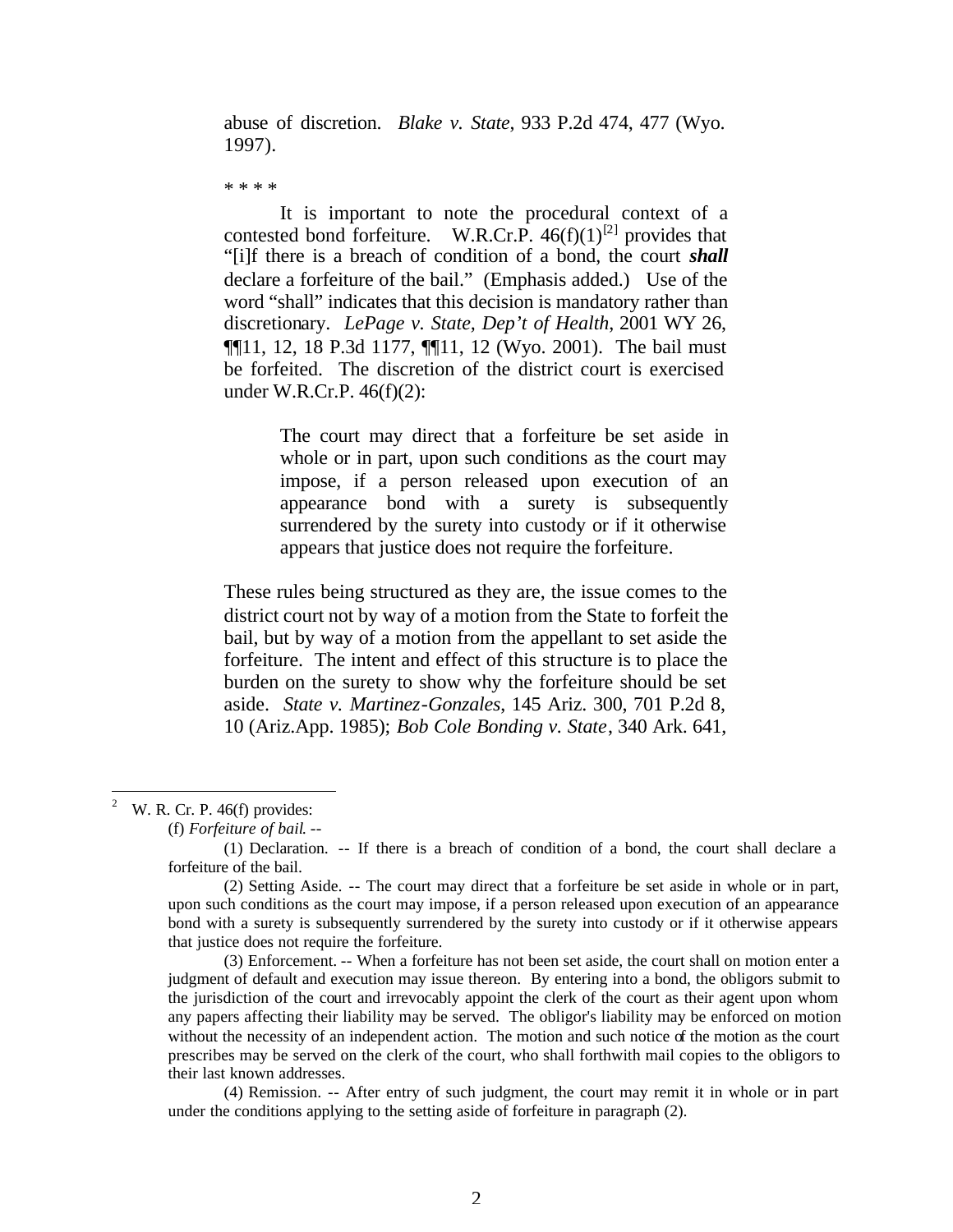13 S.W.3d 147, 149 (2000); *State v. Hedrick*, 204 W.Va. 547, 514 S.E.2d 397, 403 (1999).

*Application of Allied Fidelity Ins. Co.* recited both general principles and specific factors that a judge should consider when faced with a motion to set aside a bail bond forfeiture. The general principles include:

> The purpose of a bail bond is not punitive. Its object is not to enrich the government or punish the defendant. Nor can it be "used as a balm to soothe the disappointment resulting from the inability to punish and rehabilitate." . . . "Neither frustration nor its kinsman vindictiveness should be of weight in tipping the scales by which the elements of the court's decision is weighed."

*Application of Allied Fidelity Ins. Co.*, 664 P.2d at 1325-26 (quoting *United States v. Parr*, 594 F.2d 440, 444 (5th Cir. 1979)).

*Application of Allied Fidelity Ins. Co.*, at 1325-26 (citing *United States v. Castaldo*, 667 F.2d 20, 21 (9th Cir. 1981), *cert denied* 456 U.S. 978, 102 S.Ct. 2245, 72 L.Ed.2d 853 (1982), and *United States v. Parr*, at 444) also enunciated that the district court should specifically consider in making its determination:

> 1. The willfulness of the defendant's breach of conditions;

> 2. The reasonable relationship between the forfeiture ordered and the cost and inconvenience to the government of regaining custody of the defendant;

> 3. The participation of the surety in apprehending the defendant;

> 4. The cost, inconvenience, and prejudice suffered by the government as a result of the defendant's breach;

> 5. The amount of delay caused by the defendant's default and the stage of the proceedings at the time of the disappearance;

> 6. The public interest and necessity of effectuating the appearance of the defendant; and

> 7. Any explanation or mitigating factors presented by the defendant.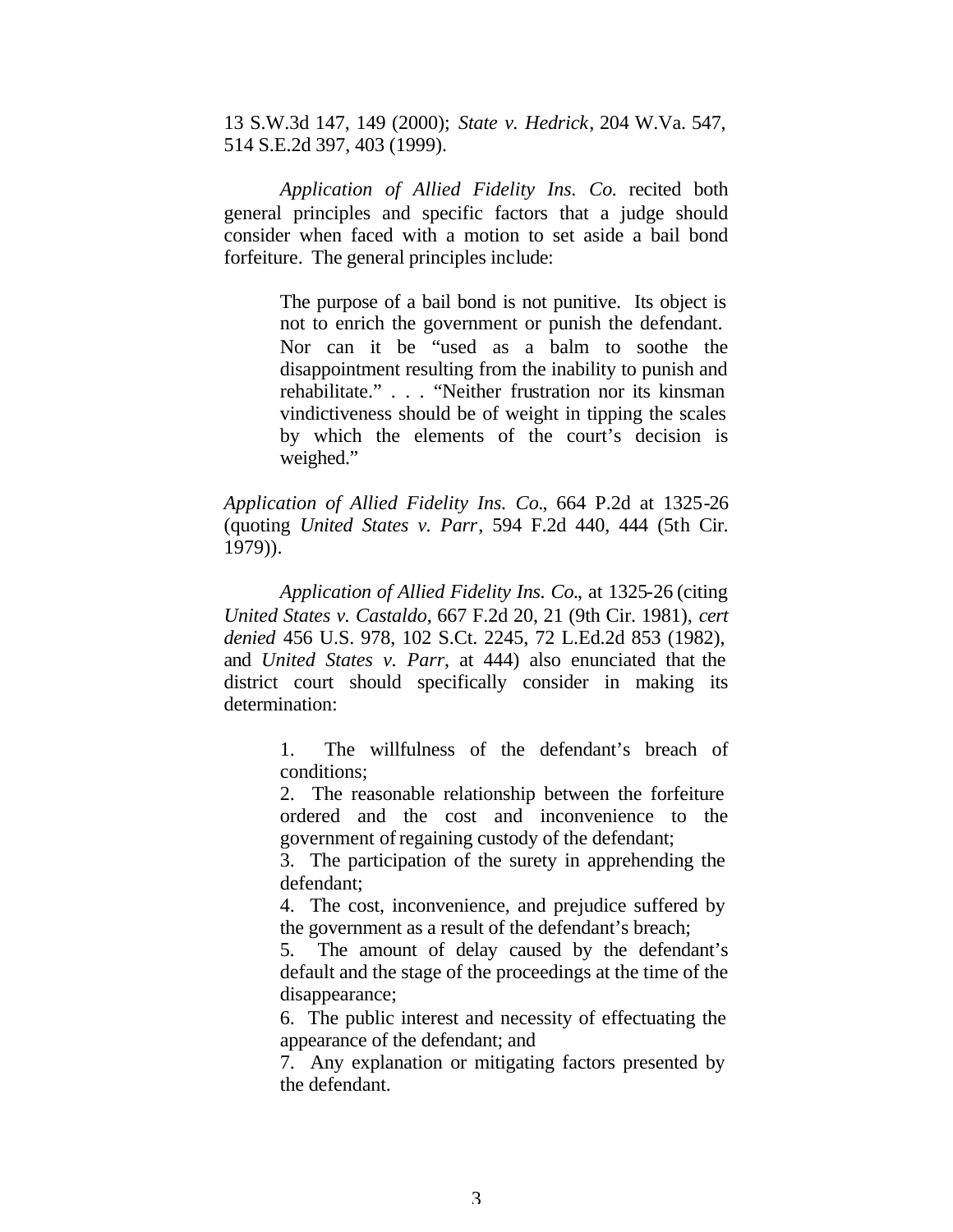*Northwest Bail Bonds, Inc.*, ¶¶6, 8-10; *Action Bailbonds*, *¶¶*17-19.

[¶4] Our previous decisions are enhanced by the following analysis found in 3B Wright, King, & Klein, *Federal Practice and Procedure: Criminal 3d* § 777 (2004):

> Former Rule 46(e) had contained, since 1972, the provisions that before that had been designated Rule 46(f). Pursuant to the 2002 amendments, former Rule 46(e)(2) and (4) have been redesignated back to Rule 46(f)(2) and (4). Rule 46(f)(2) provides that a forfeiture may be set aside, upon such conditions as the court may impose, if (A) the surety later surrenders into custody the person released on the surety's appearance bond; or (B) it appears that justice does not require the enforcement of the forfeiture. Rule  $46(f)(4)$  provides that after a judgment of default on a forfeited bond, the court may remit it in whole or in part under the conditions applying to setting aside a forfeiture. If forfeited bail has been paid into the Treasury, and a remission is later ordered, there is statutory authority for refund of the money.

> These provisions of Rule 46 give the court a freer choice than it had prior to their adoption. The former law had been that the only circumstance under which the surety could avoid forfeiture was a showing that the default of his principle had not been willful. The rule is not so limited, and a showing of lack of willfulness is no longer essential. Instead the court may now take into consideration the expense and inconvenience to the government in determining whether to allow a remission. If there has been no injury to the government, or there is a satisfactory explanation for the default, remission of the entire sum may be ordered. The expense and inconvenience to the government may suggest instead a partial remission.

> The district court is given wide discretion with regard to ordering a remission, and ordinarily an appellate court will not interfere with its decision, but the appellate court will reverse if the action of the trial court is an abuse of discretion.

> If the surety locates the defaulting defendant, and returns him to the court, some remission is ordinarily proper, but this is not always the case, and a remission may be refused. The court should not order a remission if defendant's failure to appear is the result of inadequate supervision of the defendant by the surety, or if the cost to the government occasioned by the default approaches the face amount of the bond, or if for any other reason the surety has failed to establish that justice does not require enforcement of the forfeiture.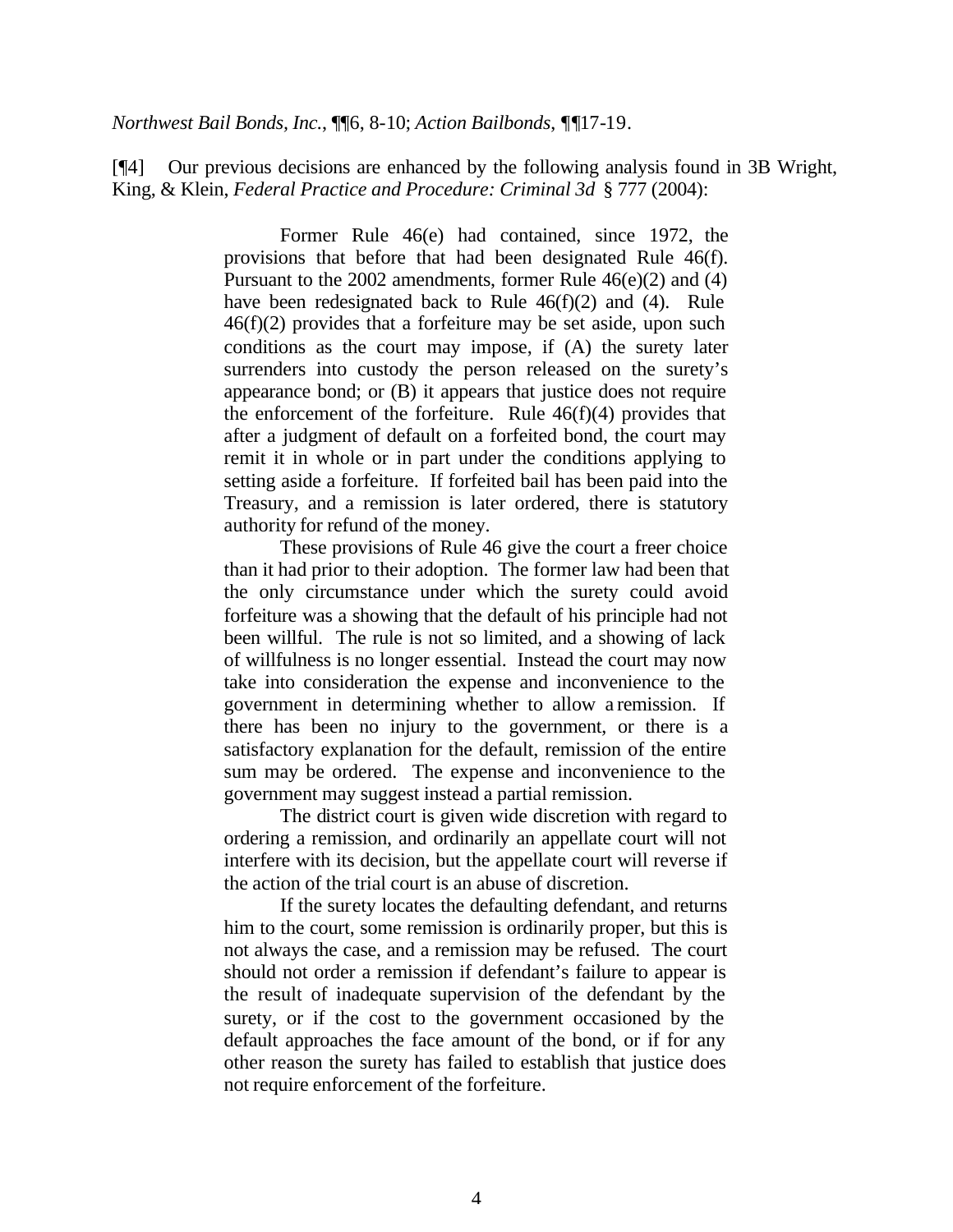[¶5] We have carefully reviewed the record developed in the district court after our remand. We conclude that the district court provided adequate findings and reached a sustainable conclusion in remitting 50% of the bonds at issue. We would be remiss if we did not take note that the district court was not aided by the State in resolving these important issues. Indeed, the State refused to present any evidence of substance, and its arguments foundered on a naïve assumption that words such as "willfulness," "cost," "prejudice" and "inconvenience" applied only in a colloquial sense. In context, the language used by the rules and by the courts has a more precise meaning than that ascribed to it by the State. The representatives of the State evinced a lack of understanding of the technical language pertinent to this matter, as well as the applicable legal principles.<sup>3</sup> The State's arguments to the district court were puerile, and its cross-examination of cooperative witnesses was abusive and focused on irrelevant matters. The State essentially conceded that it incurred no costs and suffered no inconvenience or prejudice. We construe the district court's finding to conclude that neither defendant in these cases acted "willfully," though the district court did opine that it bordered closely on it. However, the district court's focus on the public's interest and the court's interest in ensuring the timely appearance of defendants in criminal matters, as well as the lack of mitigating factors which favored Action and Northwest, serve to sustain these discretionary rulings.

[¶6] Finally, we note that the State chose to interpret our remand as a mandate for the State and the district court to merely "go through the motions and say the words." We view such an attitude as a dereliction of duty that is repugnant both to the courts and to the citizens of this State, and Natrona County in particular. In addition, it was the State's contention that our former opinion was, "more than anything, this is yet another opinion of the Wyoming Supreme Court that seems to indicate they have no concept of how a busy docket runs. None. This is a classic example." The prosecutor's fit of pique served no role in these proceedings other than to disparage this very important process and to demonstrate his unbridled arrogance. This sort of mindless posturing serves no useful purpose.

[¶7] In conclusion, we hold the district court did not abuse its discretion in remitting only 50% of the bonds at issue and, thus, we affirm.

l 3 For example:

<sup>&</sup>quot;Willfulness," as used here, is more akin to "[v]oluntary and intentional, but not necessarily malicious" than it is to "inconsiderate." Black's Law Dictionary 1593 ( $7<sup>th</sup>$  ed. 1999).

<sup>&</sup>quot;Cost" is more akin to actual "price or expenditure," than it is to a circumstance having no significant economic implications. Black's Law Dictionary 349 ( $7<sup>th</sup>$  ed. 1999).

<sup>&</sup>quot;Prejudice," connotes "[d]amage or detriment to one's legal rights or claims" and not just a brief delay in fully vindicating those rights or claims. Black's Law Dictionary 1198 ( $7<sup>th</sup>$  ed. 1999).

<sup>&</sup>quot;Inconvenience" suggests "the sacrifice . . . of important public interests or hampering the legitimate activities of government" and not a subjective sense of personal frustration. Black's Law Dictionary 766 (6<sup>th</sup>) ed. 1990).